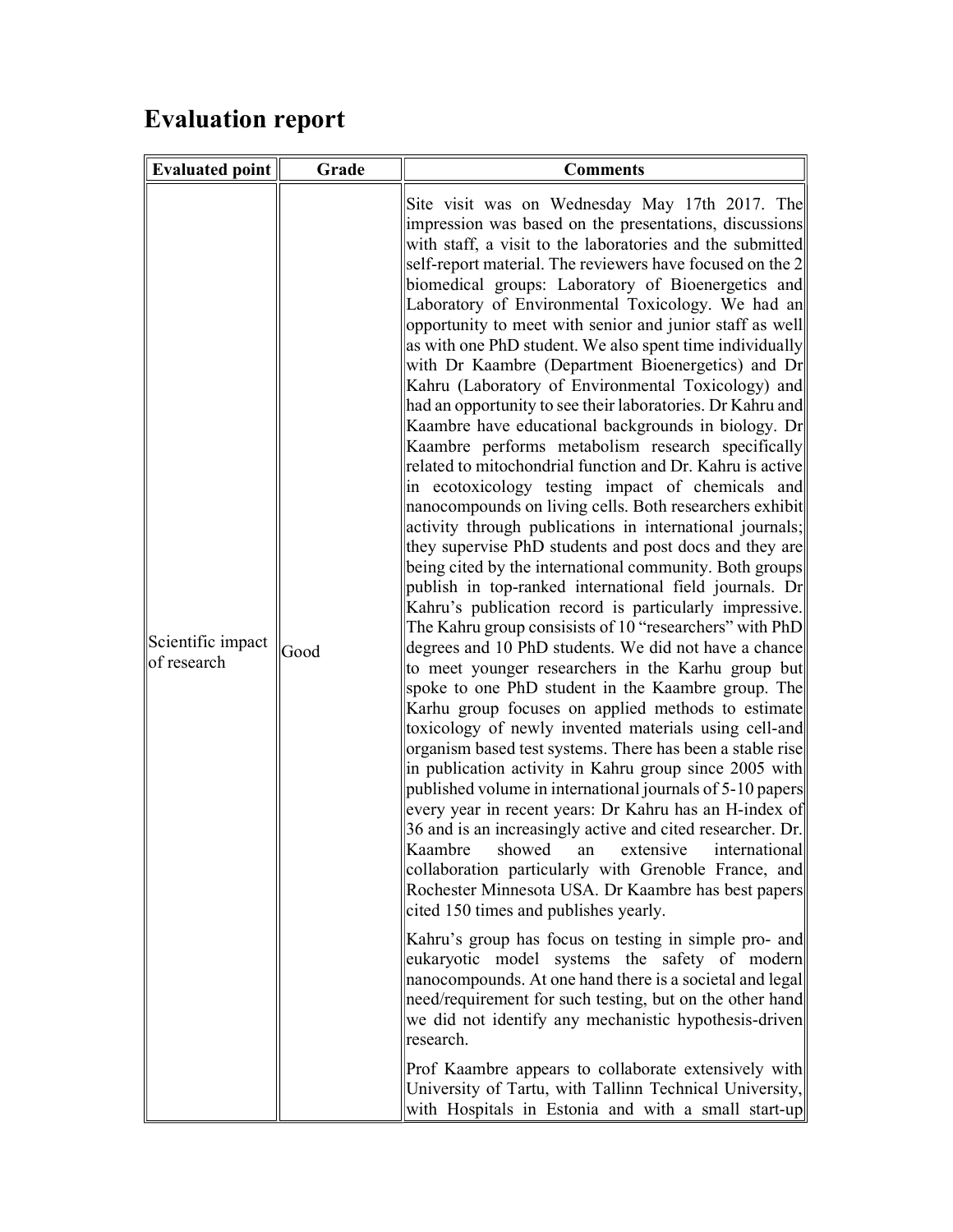| <b>Evaluated point</b>                         | Grade        | <b>Comments</b>                                                                                                                                                                                                                                                                                                                                                                                                                                                                                                                                                                                                                                                                                                                                                                                                                                                                           |
|------------------------------------------------|--------------|-------------------------------------------------------------------------------------------------------------------------------------------------------------------------------------------------------------------------------------------------------------------------------------------------------------------------------------------------------------------------------------------------------------------------------------------------------------------------------------------------------------------------------------------------------------------------------------------------------------------------------------------------------------------------------------------------------------------------------------------------------------------------------------------------------------------------------------------------------------------------------------------|
|                                                |              | company; all collaboration with institutions other than<br>NICBP where only resonance spectroscopy<br>was<br>mentioned as a mutual beneficial technique.                                                                                                                                                                                                                                                                                                                                                                                                                                                                                                                                                                                                                                                                                                                                  |
|                                                |              | Both group leaders are of high scientific standard. The<br>activity and the topics of their activities are of<br>significance seen from the high number of citations of<br>their work. With a staff of 5-6 PhD students the<br>educational aspects are fulfilled. With the little<br>interaction within the institute and the somewhat poor<br>physical infrastructure and limited grant income, the two<br>groups are doing quite well with the available tools and<br>thus research impact is evaluated as good.                                                                                                                                                                                                                                                                                                                                                                        |
| Sustainability and<br>potential of<br>research |              | The biophysical/life science arm of the institute is small<br>relatively and absolutely (low critical mass). The group<br>size of all employed in the biomedical groups has<br>expanded to 34 (self-report) with a young median age<br>and predominance of women, thus quite a substantial<br>volume to two research groups. The biomedical groups<br>have only very limited collaboration with the physical<br>arm of the institute. Dr Kaambre reports a single<br>collaborative arm of purely technical nature. Both Dr<br>Kaambre and Dr Kahru lead research teams that have<br>strengths in different areas. Both appear to be working in<br>isolation as a peripheral part of an Institute of Chemical<br>Physics and Biophysics. The two lifescience groups<br>appear not to benefit from each other in research area,<br>scientific questions and in technical equipment applied. |
|                                                | Satisfactory | Research teams obtain external grants with Dr Kahru<br>participating in European framework programs, COST<br>projects and inter-regional projects and Dr Kaambre<br>participated in a COST network. Most support is from<br>national programs and from Estonian Science<br>Foundation.                                                                                                                                                                                                                                                                                                                                                                                                                                                                                                                                                                                                    |
|                                                |              | Physical surroundings are partly in poor shape, this is<br>also reported by the group leaders in their self-report.<br>Association with other groups was not evident, there<br>were long distances to walk and the research areas and<br>office spaces were all behind closed doors with poor<br>visibility<br>and<br>little possibility for<br>spontaneous<br>interaction. Thus surroundings did not promote free and<br>open exchange of ideas. We visited the department<br>around 6 pm where there were very few people. Some<br>equipment appeared older and outdated. Rooms were<br>renovated 10 years ago but several rooms appeared not<br>to be in use. Furniture was partially old and worn out. 3<br>rooms for research were being renovated in the basement                                                                                                                   |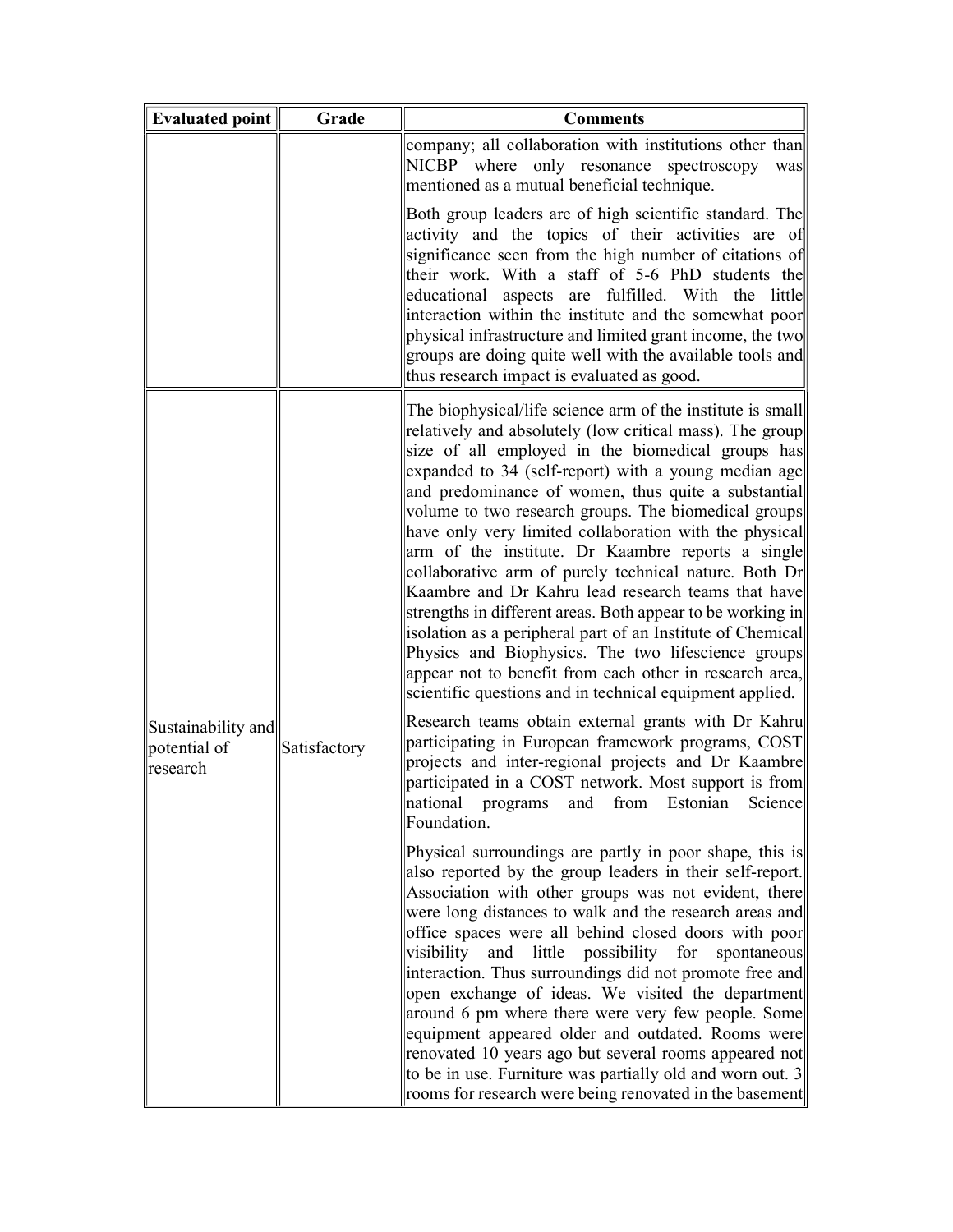| <b>Evaluated point</b>                | Grade     | <b>Comments</b>                                                                                                                                                                                                                                                                                                                                                                                                                                                                                                                                                                                                                                                                                                                                                                                                                                                                                                                                                                                                                                                                                                                                                                                                                                                                                                                                                                                                                             |
|---------------------------------------|-----------|---------------------------------------------------------------------------------------------------------------------------------------------------------------------------------------------------------------------------------------------------------------------------------------------------------------------------------------------------------------------------------------------------------------------------------------------------------------------------------------------------------------------------------------------------------------------------------------------------------------------------------------------------------------------------------------------------------------------------------------------------------------------------------------------------------------------------------------------------------------------------------------------------------------------------------------------------------------------------------------------------------------------------------------------------------------------------------------------------------------------------------------------------------------------------------------------------------------------------------------------------------------------------------------------------------------------------------------------------------------------------------------------------------------------------------------------|
|                                       |           | (self-evaluation). We got the impression that the funding<br>situation was unclear beyond the next years.                                                                                                                                                                                                                                                                                                                                                                                                                                                                                                                                                                                                                                                                                                                                                                                                                                                                                                                                                                                                                                                                                                                                                                                                                                                                                                                                   |
|                                       |           | Neither research group in their field of science relies on<br>the resource-intensive facilities that are required for<br>physics research and thus appear misplaced. Both are<br>working in partially outdated laboratories, yet are<br>producing high-impact publications.<br>Dr<br>Kahru's<br>publications seem to arise from work completed within<br>the Institute by her and her research team, while Dr<br>Kaambre's work relies<br>international<br>more<br>on<br>collaborations. Dr Kahru is the only expert in this field in<br>Estonia, which raises concerns about the sustainability of<br>this work. Forward planning is required to ensure that<br>this expertise is not lost. We must conclude that while<br>potential of research is considered good with active and<br>productive research group leaders the sustainability of<br>research is poor in this environment under the present<br>conditions with no synergies or mutual fields and poor<br>technical supply. The sustainability of research is judged<br>closed to not satisfactory: that is not in itself necessarily<br>a criticism of the work being done, but there is a need for<br>a clear strategic plan to shape future directions.                                                                                                                                                                                                                     |
| Societal<br>importance of<br>research | Very good | Environmental pollution is an area of increasing concern<br>for many and the ability to identify and quantify the<br>presence of toxins in the environment is ever more<br>important in today's industrial and post-industrial<br>landscape. There is a societal need for high quality<br>toxicology/environmental-life science research beyond<br>industrial<br>materials,<br>including<br>just<br>e.g.<br>herbicides/insecticides<br>farming/drinking<br>in<br>water,<br>industrial chemicals in food industry, etc. Therefore,<br>findings and observations have potentially immediate<br>impact on legislation and consumer behaviour. The<br>current legislation has not defined the screening systems<br>that should be applied to analyse toxic effects of<br>nanoparticles/compounds and therefore what at first<br>glance perhaps appears as outdated techniques are highly<br>relevant as first approaches in order to elucidate a set of<br>valid marker systems. This kind of research is performed<br>only (allegedly) by prof Kahru. Since Estonia needs<br>toxicological expertise and a site for education within<br>this field, there should be an obvious interest in<br>supporting high level research within the area. The Kahru<br>work is highly cited and clearly has global reach. The<br>ability to monitor the presence and impact of these agents<br>is crucial. Dr Kaambre's research is fitted best into basic |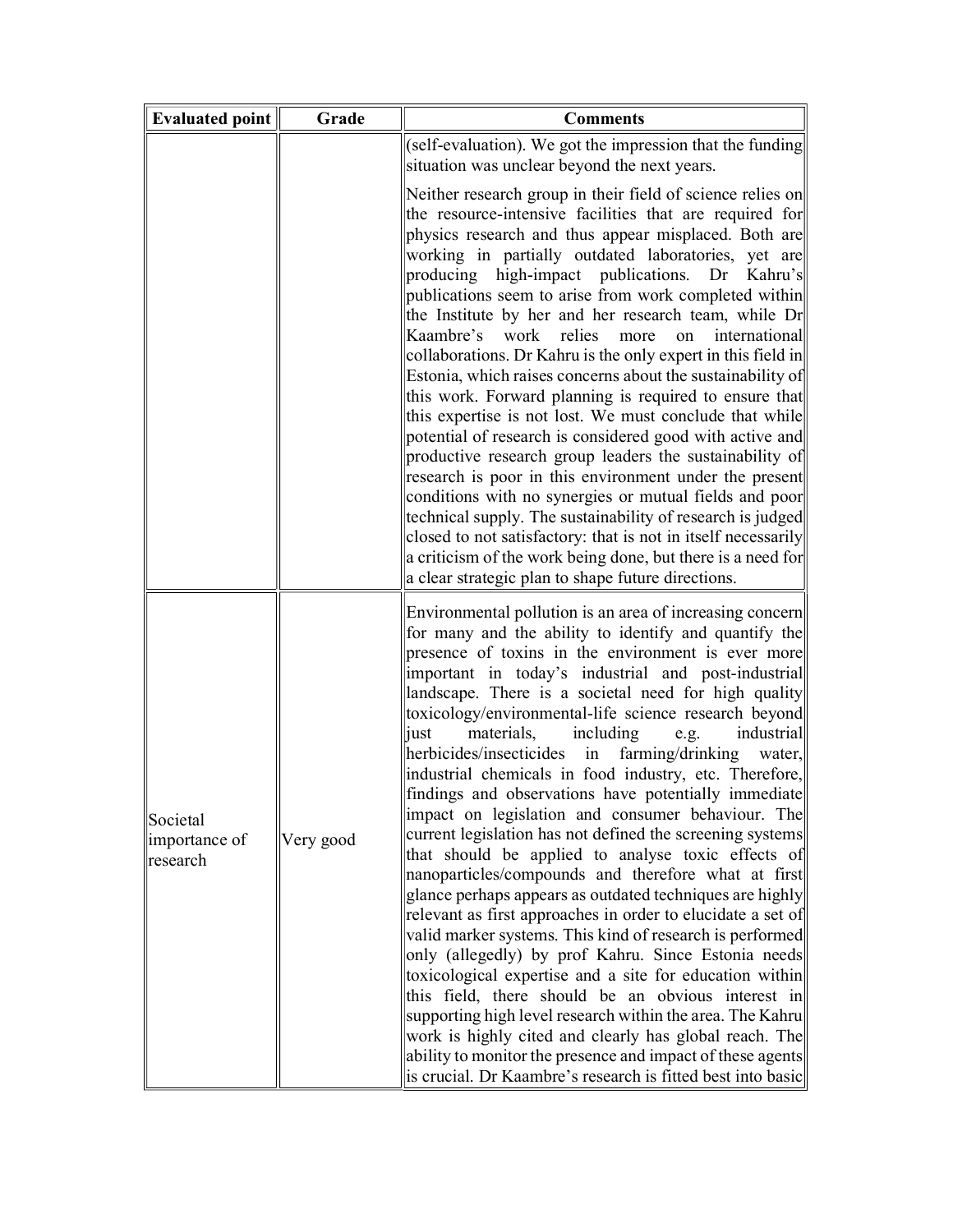| <b>Evaluated point</b>                                                                                                                                                                                                                                                                                                                                                                                                                                                                                                                                                                                                                                                     | Grade | <b>Comments</b>                                                                                                                                                                                                                                                                                                                                                                                                                                                                                                                                                                                                                                                                                                                                                                                                                                                                                                                                                                                                                                                                                                                                                                                                                                                                                                                                                                                                                                                                                                                             |
|----------------------------------------------------------------------------------------------------------------------------------------------------------------------------------------------------------------------------------------------------------------------------------------------------------------------------------------------------------------------------------------------------------------------------------------------------------------------------------------------------------------------------------------------------------------------------------------------------------------------------------------------------------------------------|-------|---------------------------------------------------------------------------------------------------------------------------------------------------------------------------------------------------------------------------------------------------------------------------------------------------------------------------------------------------------------------------------------------------------------------------------------------------------------------------------------------------------------------------------------------------------------------------------------------------------------------------------------------------------------------------------------------------------------------------------------------------------------------------------------------------------------------------------------------------------------------------------------------------------------------------------------------------------------------------------------------------------------------------------------------------------------------------------------------------------------------------------------------------------------------------------------------------------------------------------------------------------------------------------------------------------------------------------------------------------------------------------------------------------------------------------------------------------------------------------------------------------------------------------------------|
|                                                                                                                                                                                                                                                                                                                                                                                                                                                                                                                                                                                                                                                                            |       | research within cell metabolism with special emphasis on                                                                                                                                                                                                                                                                                                                                                                                                                                                                                                                                                                                                                                                                                                                                                                                                                                                                                                                                                                                                                                                                                                                                                                                                                                                                                                                                                                                                                                                                                    |
|                                                                                                                                                                                                                                                                                                                                                                                                                                                                                                                                                                                                                                                                            |       | malignant cells.                                                                                                                                                                                                                                                                                                                                                                                                                                                                                                                                                                                                                                                                                                                                                                                                                                                                                                                                                                                                                                                                                                                                                                                                                                                                                                                                                                                                                                                                                                                            |
|                                                                                                                                                                                                                                                                                                                                                                                                                                                                                                                                                                                                                                                                            |       | Societal impact of research is very good.                                                                                                                                                                                                                                                                                                                                                                                                                                                                                                                                                                                                                                                                                                                                                                                                                                                                                                                                                                                                                                                                                                                                                                                                                                                                                                                                                                                                                                                                                                   |
| Scientific basis in<br>the field is<br>sufficient to<br>conduct doctoral<br>studies. (This<br>question should<br>be answered only<br>if: a) institution<br>being evaluated is<br>conducting<br>doctoral studies<br>and; b) The field<br>being evaluated is<br>proposed to grant<br>positive<br>evaluation. If<br>these conditions<br>are met then: a) If<br>the level of<br>scientific basis is<br>sufficient for<br>conducting<br>doctoral studies<br>in every<br>structural unit<br>being evaluated,<br>then the answer<br>should be "yes";<br>b) If the scientific<br>basis is not<br>sufficient in some<br>structural units,<br>then those units<br>should be listed.) |       | The Kaambre laboratory fostered 3 defended PhD<br>degrees in the reported period. We met a PhD student in<br>his 5th year. Reviewers note this prolonged PhD study<br>period (that was not unique to NICPB) way beyond the<br>period foreseen by legislation and way beyond<br>comparable countries. It appears not to help PhD students<br>move on with their academic career and it also does not<br>appear to promote<br>the quality of PhD-derived<br>publications. This remark relates not only to this<br>particular<br>but<br>is<br>general<br>remark.<br>group<br>a<br>We had limited opportunities to meet with doctoral<br>students but both research teams include junior staff and<br>doctoral students. Students are exposed to productive<br>environments where publication of high-impact papers is<br>valued, but the working conditions are far from ideal.<br>From our limited interaction with the PhD student<br>community it seems that completion time is slow and<br>there was little obvious sense of urgency. It should be<br>noted that the NICPB is not allowed to issue doctoral<br>degrees and PhD projects require a co-supervisor from<br>the University and as such the Institute acts as an<br>independent entity. The biomedical groups at NICPB<br>appear to have the critical mass and scientific quality to<br>guarantee independent doctoral studies and issuing. Such<br>endeavours would clearly benefit from integration into<br>biological/environmental/cell<br>biology<br>more<br>environments. |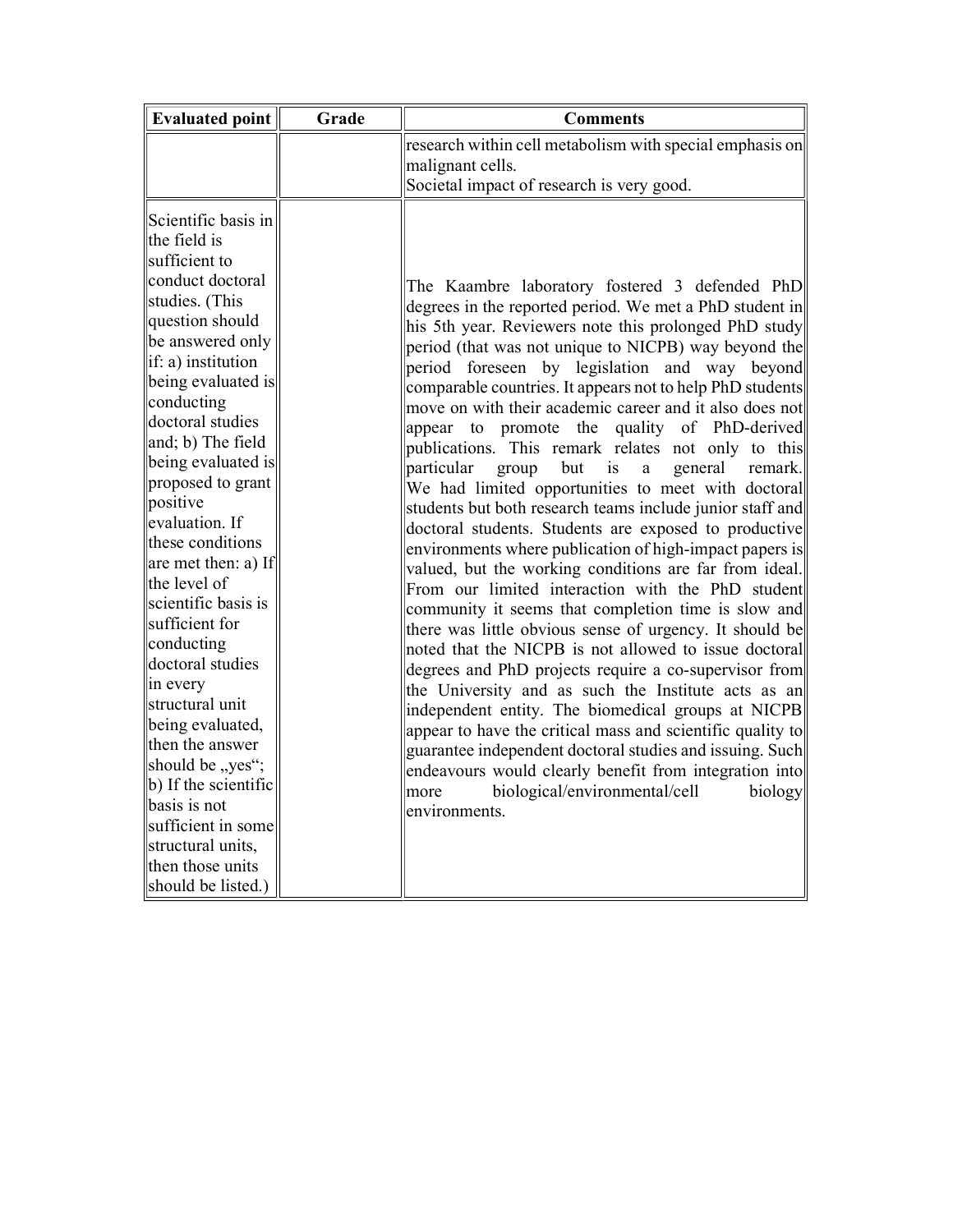## Summary assessment

| <b>Evaluated point</b>                                                                                                                                                                                                                                                         | Grade                              | <b>Comments</b>                                                                                                                                                                                                                                                                                                                                                                                                                                                                                                             |
|--------------------------------------------------------------------------------------------------------------------------------------------------------------------------------------------------------------------------------------------------------------------------------|------------------------------------|-----------------------------------------------------------------------------------------------------------------------------------------------------------------------------------------------------------------------------------------------------------------------------------------------------------------------------------------------------------------------------------------------------------------------------------------------------------------------------------------------------------------------------|
| Areas of special<br>note as<br>appropriate<br>(Where necessary<br>indicate sub-<br>fields, assessment<br>criteria, and/or<br>structural units<br>which, in the<br>committee's<br>opinion, were of<br>a notably high<br>level.)                                                 |                                    | The high level research within the area of ecotoxicology is<br>an asset for Estonia and should be supported. The Kahru<br>work is highly cited and clearly has global reach.                                                                                                                                                                                                                                                                                                                                                |
| Areas in need of<br>improvement as<br>appropriate<br>(Where necessary<br>indicate sub-<br>fields of the field<br>being evaluated,<br>lassessment<br>criteria, and/or<br>structural units<br>which, in the<br>committee's<br>opinion, revealed<br>significant<br>shortcomings.) |                                    | The groups would benefit from integration into more<br>biological/environmental/cell<br>biology<br>environments<br>Both might benefit from the improved synergies and<br>opportunities for collaboration that would occur naturally<br>in a biological sciences environment or a public health<br>environment (Kahru group). In light of the expressed<br>concern for the long term viability of the Institute, these<br>two groups would greatly benefit from being embedded in<br>a more biological research environment. |
| Assessment<br>proposal to the<br>Minister of<br><b>Education</b> and<br>Research                                                                                                                                                                                               | To grant<br>positive<br>evaluation | The<br>committee<br>emphasizes<br>that<br>although<br>the sustainability of research is judged close to not<br>satisfactory, this is not in itself necessarily a criticism of<br>the work being done, but there is a need for a clear strategic<br>plan to shape future directions.                                                                                                                                                                                                                                         |